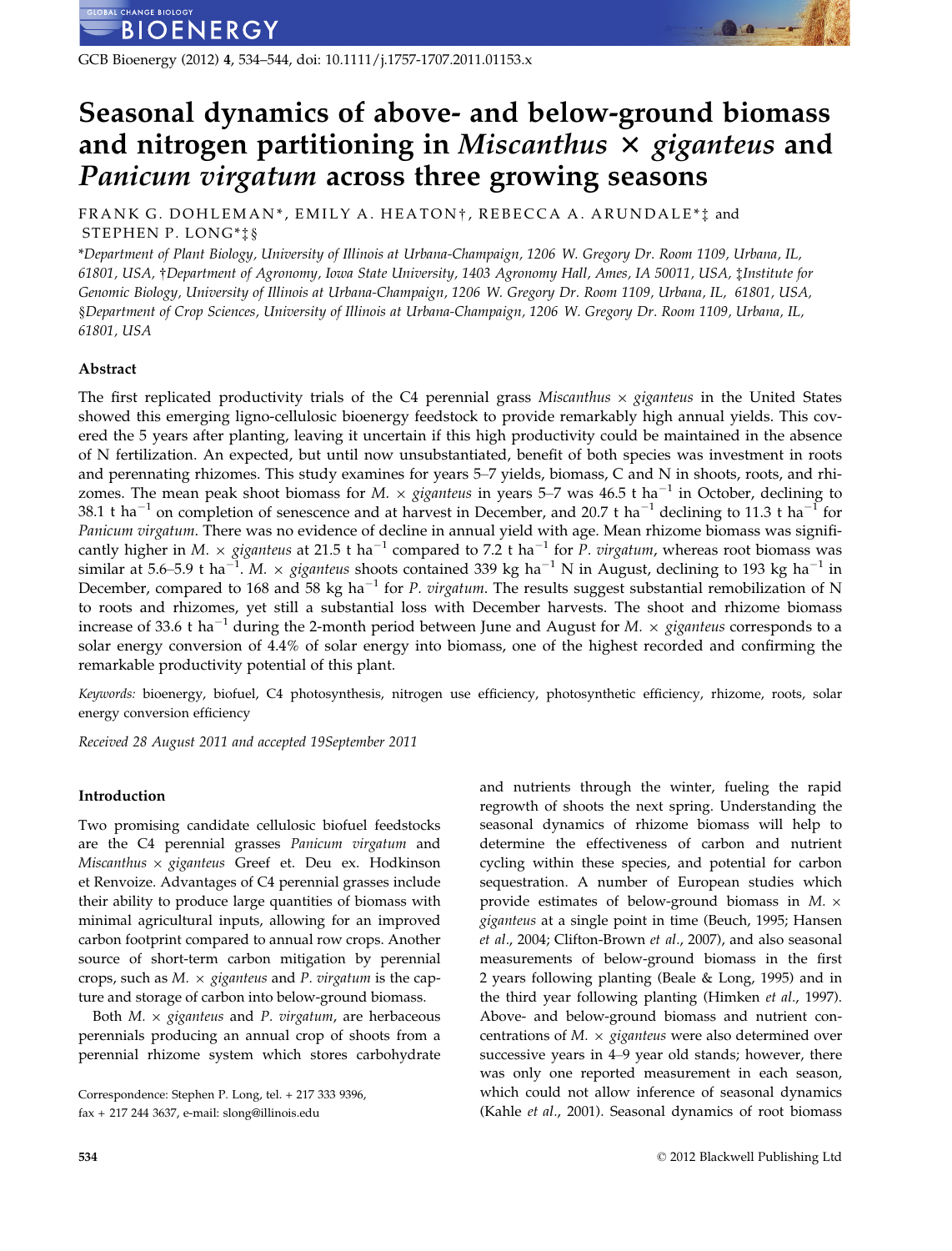and nutrient content in mature  $M_1 \times$  giganteus have been shown previously, but without analysis of rhizome nutrient dynamics (Neukirchen et al., 1999). Seasonal N-dynamics of  $M \times$  giganteus were described in years 3 and 4 after establishment, but without data for older stands to determine how the N-dynamics change as stand age increases (Strullu et al., 2011). Further, aboveground production in these previous trials in Europe were substantially less than reported for  $M. \times$  giganteus in central Illinois, the first in the United States (Heaton et al., 2008). Although climate differences between Europe and Illinois certainly play a role in the higher above-ground biomass yields in Illinois, another possible explanation of the higher yields in central Illinois could be a lower allocation of resources to roots and rhizomes. To date, there have been no measurements of seasonal below-ground biomass production in mature stands of  $M. \times$  giganteus in North America. There have been studies of P. virgatum below-ground biomass across 5 years (McLaughlin & Kszos, 2005), 2–3 years (Bolinder et al., 2002; Frank et al., 2004), and at one point in time in mature stands (Ma et al., 2000; Zan et al., 2001). These showed a wide range of biomass values with substantial below-ground biomass in some cases. However, there have been no previous studies which determine the dynamics, based on sequential sampling through the growing season, of P. virgatum root and rhizome mass.

Another major environmental and economic advantage of late-fall or winter harvested  $M. \times$  giganteus and P. virgatum is annual recycling of nutrients from the above-ground biomass to the rhizome system (Vogel et al., 2002; Heaton et al., 2009). This reduces, and in some cases eliminates, the need to use nitrogen and other fertilizers (Lewandowski et al., 2003b; Christian et al., 2008; Strullu et al., 2011). In Illinois, December harvests have been recommended for  $M. \times$  giganteus to provide an optimal balance between maximizing biomass yield while minimizing nutrient offtake and moisture content. The comparative seasonal dynamics of above-ground biomass and nitrogen content of  $M. \times$ giganteus and P. virgatum have been characterized previously (Heaton et al., 2009). However, this work did not include measurement of below-ground biomass and its nitrogen content which are needed to determine the whole-plant C and N budgets, and their partitioning, nor did it consider older stands (>4 years). In England, Beale & Long (1997) studied seasonal nitrogen, phosphorous, and potassium cycling in  $M. \times$  giganteus and the C4 prairie grass Spartina cynosuroides. However, that study covered only one growing season in a much colder and less productive climate than that examined here and did not allow for determination of inter-annual variability (Beale & Long, 1997). Furthermore, to date, there have been no side-by-side comparisons of belowground biomass and nitrogen dynamics of  $M. \times gigan$ teus with P. virgatum in the peer-reviewed literature.

There has been considerable debate over the efficiency of terrestrial plants in converting incident solar energy into biomass energy and the ability of crop systems to even match natural vegetation in energy conversion. Although the theoretical conversion efficiency for C4 photosynthesis is ca.  $6\%$  (Zhu et al., 2008, 2010) and realized efficiencies of ca. 3% have been observed (Piedade et al., 1991; Beale & Long, 1995), others have questioned the ability of terrestrial crops to provide even an increase over the average conversion efficiency of all global terrestrial vegetation of just 0.1% (Hoffert et al., 2002; Service, 2005; Pimentel & Patzek, 2006). Previously,  $M \times$  giganteus has been shown to achieve high conversion efficiency into shoot biomass. Since shoot biomass can result both from photosynthesis and translocation from the below-ground storage organs, it is necessary to measure above- and below-ground biomass changes to determine total photosynthetic efficiency.

The study established by Heaton et al. (2008) was the first replicated trial of  $M. \times$  giganteus in the United States. Here, we extend on this earlier work to address four questions: (1) Are the initial high annual yields of  $M. \times$  giganteus relative to P. virgatum maintained into the longer term (>5 years)? (2) Does below-ground production and biomass match the high above-ground production, or is it at the expense of below-ground production? (3) Are nitrogen levels in the crop maintained into the longer term, without fertilization and despite significant removal with each annual harvest? (4) What are the total net photosynthetic conversion efficiencies of  $M. \times$  giganteus and P. virgatum?

# Materials and methods

# Site description

These field trials were on the South Farms, University of Illinois at Urbana-Champaign (40°03′21.3″N, 88°12′3.4″W, 230 m elevation). The soil is a Drummer-Flanagan soil series (finesilty, mixed, mesic Typic Endoaquoll) typically very deep and formed from loess and silt parent material deposited on the glacial till and outwash plain. Miscanthus  $\times$  giganteus Greef et Deu ex. Hodkinson et Renvoize, 'Illinois' clone and switchgrass (P. virgatum L. cv. Cave-in-Rock) were planted in 2002 into plots of  $10 \times 10$  m within a completely randomized design  $(n = 4)$  as previously described in detail (Heaton *et al.*, 2008). 'Cave-in-Rock' is classified as an intermediate between the 'lowland' and 'upland' ecotypes of P. virgatum. It originates from Illinois, and has been a recommended cultivar for planting within the state (Vogel et al., 2002; Heaton et al., 2008). Initial planting density of  $M. \times$  giganteus plantlets was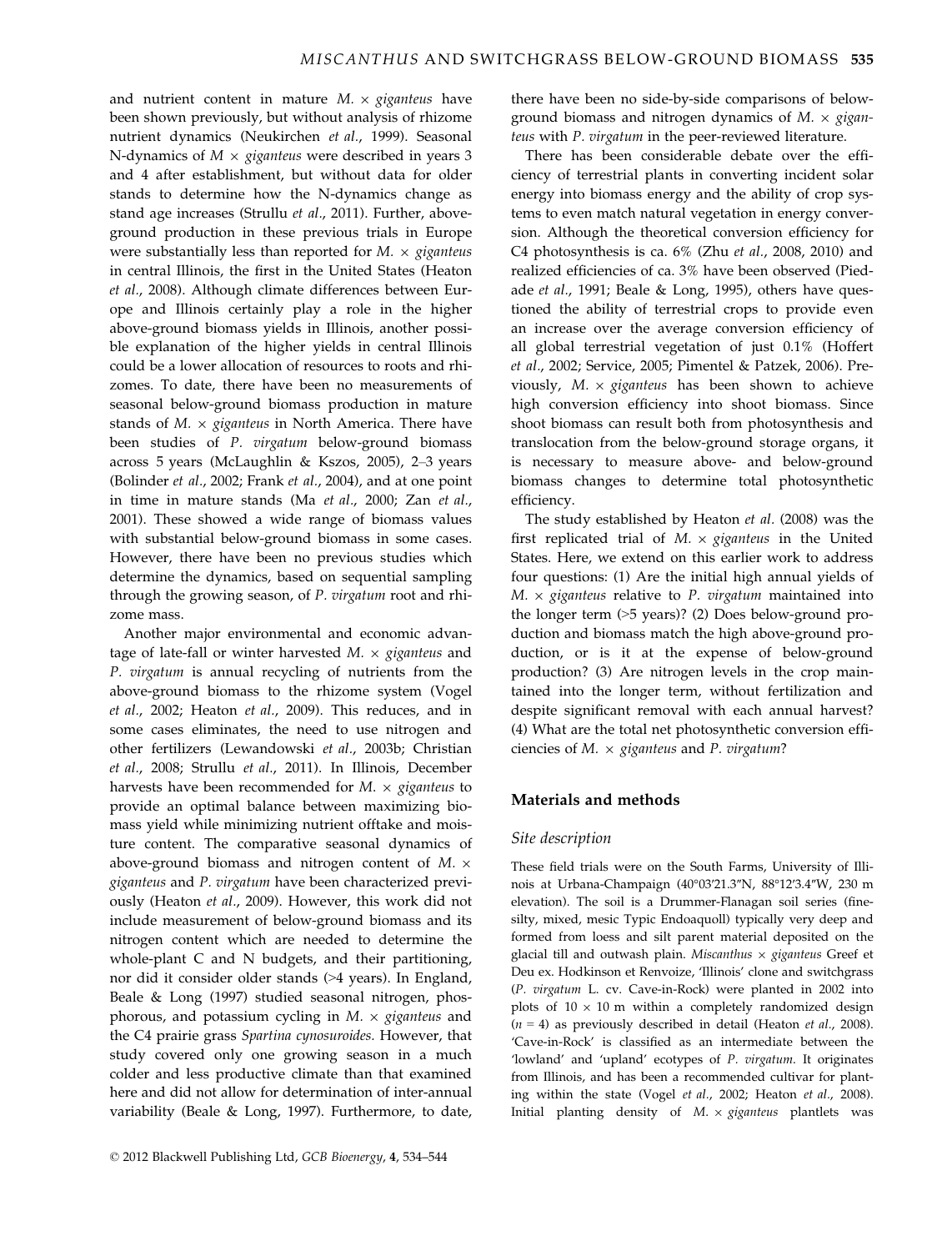1 plant  $m^{-2}$ , and P. virgatum was direct seeded at a rate of at least 14 kg live seed ha $^{-1}$ .

## Biomass sampling

Above-ground sampling was conducted in the first week of June, August, October, and December 2006–2008 as described previously for sampling from these plots through to 2006 (Heaton *et al.*, 2008). Briefly, two 0.19  $m^2$  sub-plots were cut at ground-level, from randomly chosen locations within each full plot, weighed immediately to obtain fresh weights, oven-dried at 75°C to a constant mass, then dry weights were recorded and scaled up to predict dry matter per hectare. Litterfall was collected at the same time as above-ground biomass sampling from two litter traps of  $0.35$  m<sup>2</sup> in each full plot. These were placed in the plots early in the growing season, before being overtopped by the developing shoots. Procedures were, as described previously (Morgan et al., 2005).

On the same day and in the same location within the full plot that above-ground samples were taken, below-ground biomass was sampled after the method of Roberts et al. (1993), but modified as follows. Soil cores were removed with a cylindrical metal soil corer of cross-sectional area  $20 \text{ cm}^2$  to a depth of 25 cm. Three cores were taken along a transect across each of the two above-ground sampling sub-plots to account for spatial variability, leading to a total of six below-ground subsamples per full plot. For  $M. \times$  giganteus, cores were taken at approximately the center of a plant, the edge of a plant and within the interplant space to ensure representative sampling of the stand. Since the P. virgatum was broadcast seeded, a linear transect of the above-ground sampling area was representative of the stand. In addition, a longer (1 m) core of the same cross-sectional area was taken with a motorized corer (Model GSPRS, Giddings Machine Co., Windsor, CO, USA) in the first week of April in 2007 and in 2008, just prior to shoot emergence. This coring was limited to the period following harvest and before regrowth, since at other time the equipment would have caused damage to the crop. These cores were partitioned into a 0–25 cm segment to match the sampling on other dates, and 25–100 cm to determine deep root biomass at this one time point. Cores were stored at 4°C until processed.

Root and rhizome extraction from the soil cores followed the method of Roberts et al. (1993). Briefly, cores were placed in root washing columns which were partially filled with water, and air was blown into the columns for 10–15 min to provide agitation which detached the roots and rhizomes from most of the soil. Water was then passed through the column and roots, rhizomes and organic matter allowed to overflow onto a 5 mm2 mesh sieves. Once the majority of the roots and rhizomes had floated onto the sieve, the remainder of the water was poured through the sieve to capture any further root material. Water was sprayed onto the roots and rhizomes in the sieve to remove the bulk of the remaining soil particles, and rhizomes were then separated from roots. Although rhizomes were distinctive in  $M. \times$  giganteus, in P. virgatum careful examination was needed to separate rhizomes from roots. Rhizomes, which are underground stems, were distinguishable from roots

by the presence of nodes. The separated roots and rhizomes were then dried to constant weight at 75°C.

Solar energy conversion efficiency was determined as described previously (Heaton et al., 2008 and Dohleman et al., 2009), but included shoot, root, and rhizome biomass accumulation. It was assumed that the energy content of all dry biomass was 18 MJ  $kg^{-1}$ , based on the measurements of Beale & Long (1995).

## Nitrogen and carbon analysis

Above-ground sub-samples of the dried biomass were milled with a 2 mm sieve (Model 4 Wiley Mill; Thomas Scientific, Swedesboro, NJ, USA), and then a subsample of  $\sim$ 10 cm<sup>3</sup> was ground to a fine powder using a stainless steel pulverizer (Kleco Pulverizer; Kinetic Laboratory Equipment Company, Visalia, CA, USA). Below-ground samples were directly ground using the stainless steel pulverizer. C and N contents were determined in the resulting powder with a combustive elemental analyzer (Costech Analytical Technologies, Valencia, CA, USA), calibrated with an acetanilide standard.

## Statistical analysis

In all cases, the replicated full plots were identified as the experimental unit, with this value being the mean of the two above-ground subsamples or six below-ground subsamples within a plot at a single timepoint, to avoid pseudoreplication. That is, the mean of these subsamples was treated as a single plot value for statistical analysis ( $n = 4$ ). All biomass measurements were analyzed using a mixed-model repeated measures analysis of variance (PROC MIXED, SAS v9.1; SAS Institute, Cary, NC, USA), with date, species, and the date by species interaction as fixed effects, and year as a random effect. The best-fit covariance matrices were chosen for each variable using Akaike's information criterion to correct for inequality of variance between sampling dates (Keselman et al., 1998; Littell et al., 1998, 2000). To account for the inherent variability and minimize the risk of a type two error given the low sample size, statistical significance is reported at  $\alpha = 0.1$ . Least squared means are reported  $\pm 1$  SE. To assess significance of variables between dates, pairwise comparisons were made using a mixed-model repeated measures ANOVA with date as a fixed effect and year as a random effect by species and using the PDIFF application of the least squared means (PROC MIXED; SAS Institute). To correct for the experiment-wide error rate associated with multiple pairwise comparisons, a Bonferroni correction was used in all cases.

# Results

#### Climate conditions

The 2006 growing season was about the same temperature as, and 4% drier than, the 30-year average, 2007 was about 1°C warmer and 16% drier, and 2008 about 1°C cooler and 34% wetter (Fig. 1). Growing season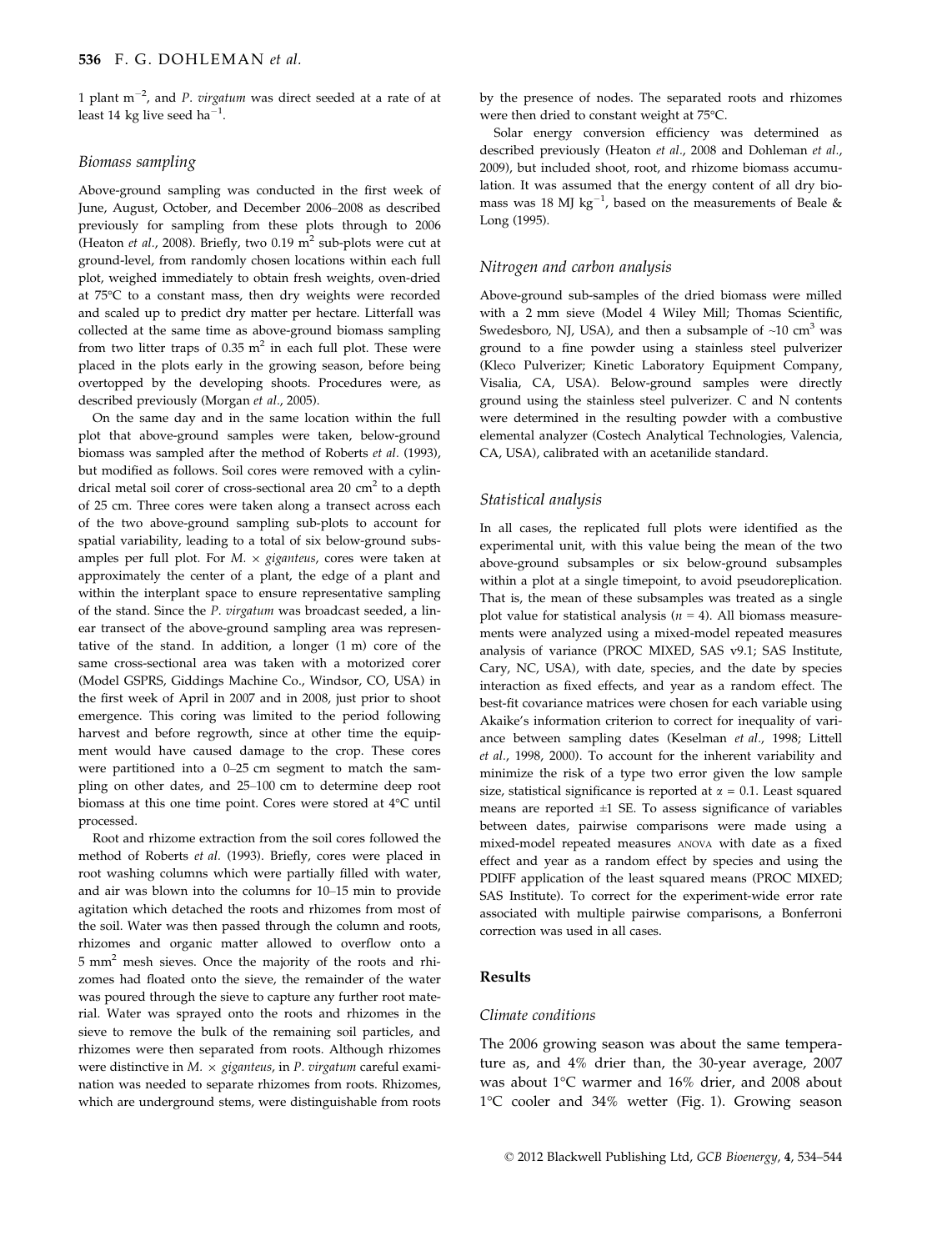

Fig. 1 Annual course of total precipitation and mean daily temperature over the 2006, 2007, and 2008 growing seasons. Data were collected daily from the monitoring stations of the Illinois Climate Network located at Urbana, IL as reported previously (Dohleman & Long, 2009; Dohleman et al., 2009).

(April–October) incident solar radiation was about 4% above the 20-year average in 2006, 6% above in 2007, and 3% above in 2008 (Fig. 1; Table 1). The 3 years provided a useful contrast with one growing season that was near the long-term average in terms of temperature and precipitation, one that was warmer and drier than average and one that was wetter and cooler than average, suggesting that these data are representative of the likely range of climatic conditions at this location.

Table 1 Mean annual and April–October (growing season) climate data collected daily from the monitoring stations of the Illinois Climate Network located at Urbana, Illinois

| Year          | Solar radiation<br>$(MJ \, m^{-2})$ | Mean annual<br>temperature $({}^{\circ}C)$ | Precipitation<br>(mm) |
|---------------|-------------------------------------|--------------------------------------------|-----------------------|
| Annual        |                                     |                                            |                       |
| 2006          | 5215                                | 12.2                                       | 962.2                 |
| 2007          | 5696                                | 12.1                                       | 862.1                 |
| 2008          | 5512                                | 10.2                                       | 1335.5                |
| $20/30$ -year | $5368^{A}$                          | 11.1                                       | 1022.6                |
| average       |                                     |                                            |                       |
|               | Growing season (April–October)      |                                            |                       |
| 2006          | 4266                                | 18.4                                       | 637.3                 |
| 2007          | 4341                                | 19.8                                       | 508.3                 |
| 2008          | 4199.2                              | 17.8                                       | 895.9                 |
| $20/30$ -year | 4083                                | 18.4                                       | 667.3                 |
| average       |                                     |                                            |                       |

30 years of precipitation and temperature (1979–2008) were used, but only 20 years of solar radiation was available (1989– 2008) as reported previously in Dohleman & Long (2009) and Dohleman et al. (2009).

#### Above-ground, rhizome, and root biomass

On all dates, above-ground biomass of  $M. \times$  giganteus was higher than that of P. virgatum, with a 3-year mean peak of 46.5 t ha<sup>-1</sup> that declined to 38.1 t ha<sup>-1</sup> by the completion of dry-down in December compared to the *P. virgatum* 3-year mean peak of 20.7 t ha<sup>-1</sup> in October, when dry-down was complete for this crop (Fig. 2A) On average, across the 3 years, above-ground biomass of both species peaked in October. December figures are also given in parenthesis, since this is when crop dry down is complete for  $M. \times$  giganteus and therefore when harvest is likely to occur. Mean above-ground biomass values were 39.0 (44.1), 52.2 (38.2), and 52.2 (36.3) t ha<sup>-1</sup> in 2006, 2007, and 2008, respectively, in M.  $\times$  gi*ganteus*. These were all significantly higher ( $P < 0.0001$ ) than the respective October (December) values for P. virgatum of 15.6 (14.7), 21.8 (13.2), and 25.9 (10.5) t ha<sup>-1</sup> for *P. virgatum*, in 2006, 2007, and 2008, respectively (Fig. 2A). There was no significant change in the above-ground biomass between years, for either species.

Rhizome biomass was also significantly higher in  $M. \times$  giganteus than in P. virgatum across all dates (Fig. 2B;  $P < 0.0001$ ). Averaged over all months and all years in this study,  $M. \times$  giganteus rhizome biomass was 21.5 and 7.2 t ha<sup>-1</sup> for *P. virgatum*, with an average [C] of 45.7% for both species. When averaged over the 3 years,  $M. \times$  giganteus rhizome biomass dropped significantly from 24.1 t ha<sup>-1</sup> in April to 11.8 t ha<sup>-1</sup> in June, but then recovered back to 23.8 t ha<sup>-1</sup> by August and maintained this mass of rhizome over the remainder of the year. P. virgatum rhizome biomass declined from 9.4 t ha<sup>-1</sup> in April to 6.0 t ha<sup>-1</sup> in June and recovered slightly up to 6.7 t ha<sup>-1</sup> by August and 7.8 t ha<sup>-1</sup> in October; however, none of these changes in P. virgatum were significant (Fig. 2B). There was no significant difference in rhizome biomass between years in either species.

Root biomass to a depth of 25 cm was not different between species over the duration of this experiment  $(P = 0.28)$ , averaging 5.6 t ha<sup>-1</sup> for M.  $\times$  giganteus and 5.9 t ha<sup>-1</sup> for *P. virgatum* (Fig 2C). Pairwise comparisons revealed that the root biomass did not change over time within or between years for either species. Average carbon concentrations of  $M. \times$  giganteus and P. virgatum roots were 41% and 44%, respectively. In April of the 2007 and 2008 growing seasons, root biomass was collected to 1 m. The deep root biomass (25–100 cm) was also not significantly different between species when averaged across both years ( $P = 0.21$ ), with an average of 3.8 t ha<sup>-1</sup> for M.  $\times$  giganteus and 4.5 t ha<sup>-1</sup> for P. virgatum.

When averaged over the duration of the study, P. virgatum (root + rhizome) : shoot ratio was significantly higher than in  $M. \times$  giganteus (P < 0.0001), but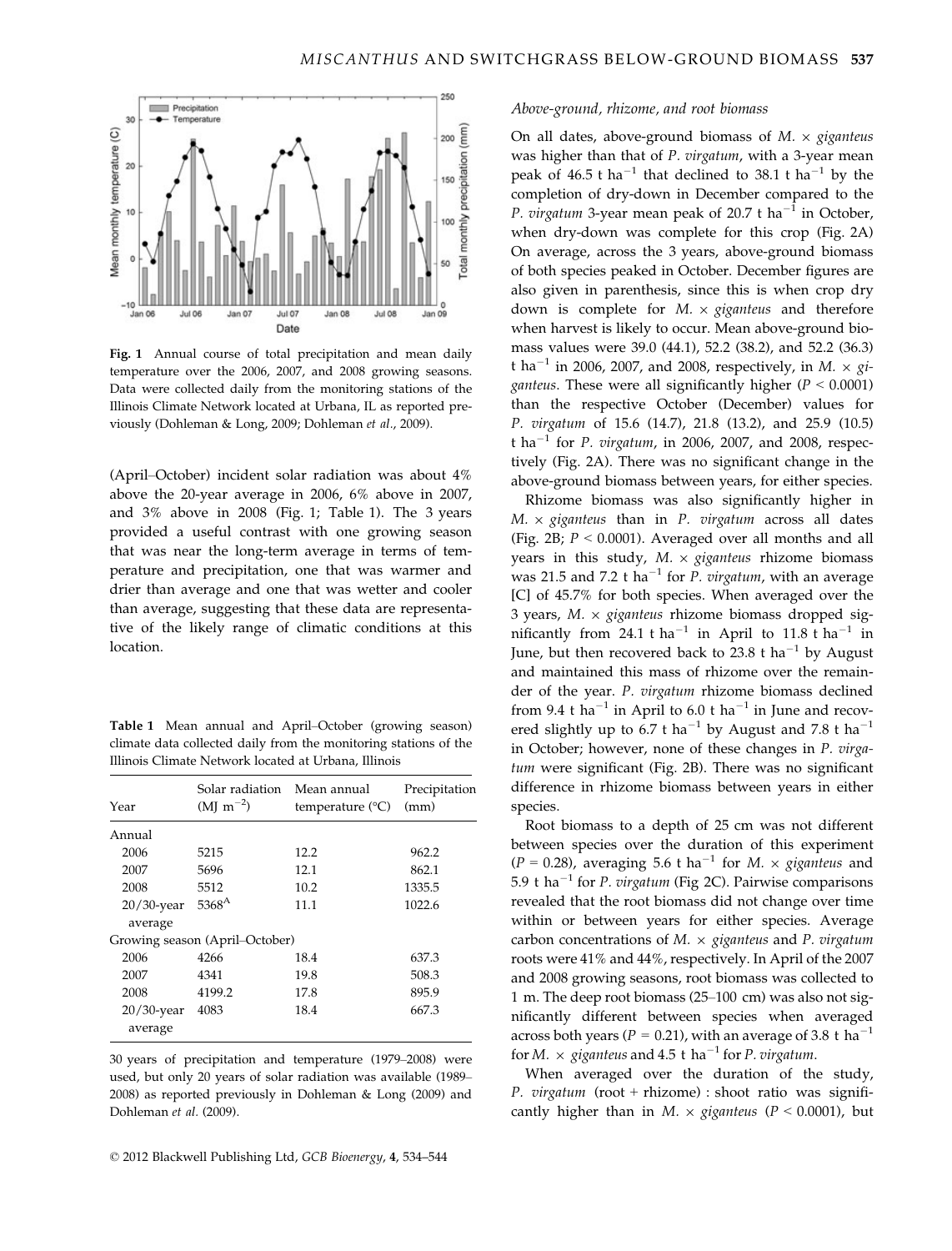

Fig. 2 (A) Above-ground, (B) rhizome, (C) root biomass, and (D) root : shoot biomass ratio averaged over the 2006–2008 growing seasons for Miscanthus  $\times$  giganteus ( $\bullet$ ) and Panicum virgatum cv. Cave-in-Rock (○). Above-ground data for 2006 were presented previously (Heaton et al., 2008), and were also included in this analysis for comparison with below-ground data. Points represent least squared means  $\pm$  1SE and P-values represent results from mixed-model repeated measures ANOVA with year as a random effect. Letters represent Bonferroni corrected pairwise comparisons across time separately within each species (a ,b for  $M. \times$  giganteus, x, y, z for P. virgatum).

that was mostly due to the higher ratio in June for P. virgatum (Fig. 2D). A posteriori pairwise comparisons revealed that there was no difference between species in (root + rhizome) : shoot ratio in August or October  $(P = 0.68$  and 0.7969, respectively).

#### Nitrogen concentration and total plant nitrogen

Miscanthus  $\times$  giganteus and P. virgatum did not differ in their above-ground [N] ( $P = 0.74$ ). Both species showed a significant and similar decline over time ( $P < 0.0001$ ) as shown by the insignificant species by time interaction  $(P = 0.62; Fig. 3A)$ . Miscanthus  $\times$  giganteus and P. virgatum [N] averaged 1.4% and 1.6%, respectively, in June, and both declined to 0.5% by December. Therefore, given the much larger quantity of biomass per unit land area for  $M \times$  giganteus, the absolute quantity of N would be similarly higher than in P. virgatum over the 3 years ( $P < 0.0001$ ; Fig. 3B), with an average peak N content across the years of 339 kg  $ha^{-1}$  in August, declining to 193 kg ha<sup>-1</sup> in December, 17 kg ha<sup>-1</sup> of which was lost as leaf litter over that time. P. virgatum had a peak above-ground N content 168 kg ha $^{-1}$  in August, declining to 58 kg ha<sup>-1</sup> in December, 9 kg ha<sup>-1</sup> of which was lost as leaf litter in that time. There was no discernable difference between years in aboveground [N] or shoot N per unit land area.



Fig. 3 (A) N-concentration and (B) total above-ground N near Urbana, IL averaged over the 2006–2008 growing seasons for Miscanthus  $\times$  giganteus ( $\bullet$ ) and Panicum virgatum cv. Cave-in-Rock ( $\circ$ ). Points represent arithmetic means  $\pm$  1 SE and *P*-values represent results from mixed-model repeated measures ANOVA with species, date and species by date interaction as fixed effects and year as a random effect. Letters represent Bonferroni corrected pairwise comparisons across time separately within each species (a, b, c for  $M. \times$  giganteus, x, y, z for P. virgatum).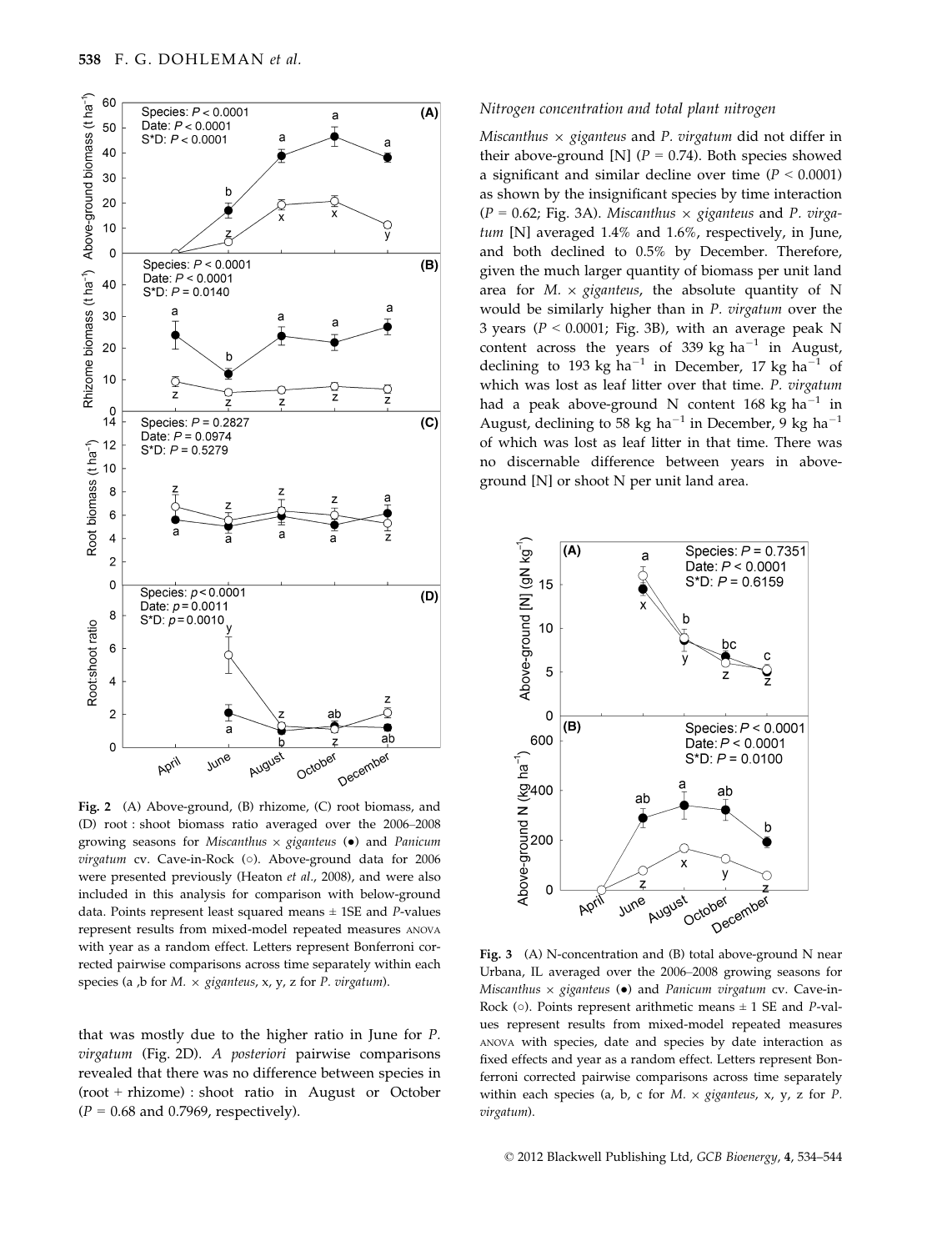

Fig. 4 Rhizome (A) N-concentration and (B) total N content at Urbana, IL averaged over the 2006–2008 growing seasons for Miscanthus  $\times$  giganteus ( $\bullet$ ) and Panicum virgatum cv. Cave-in-Rock ( $\circ$ ). Points represent arithmetic means  $\pm$  1 SE and *P*-values represent results from mixed-model repeated measures ANOVA with year as a random effect  $(n = 4)$ . Letters represent Bonferroni corrected pairwise comparisons across time separately within each species (a, b for  $M. \times$  giganteus, x, y for P. virgatum).

Rhizome [N] was significantly higher in P. virgatum compared to  $M. \times$  giganteus over the duration of the experiment ( $P < 0.0001$ , Fig. 4A) and there was an effect of time of year ( $P = 0.002$ ). A posteriori pairwise comparisons of rhizome [N] showed no change in  $M. \times gigan$ teus rhizome [N] with time of year  $(P = 0.42)$ , but a change in *P. virgatum* rhizome [N] over time ( $P = 0.01$ ). Average rhizome [N] for  $M. \times$  giganteus was 0.79% compared to 1.03% for P. virgatum. Despite the lower [N], the much higher rhizome biomass resulted in the average total N stored in rhizome per unit land area being higher in M.  $\times$  giganteus at 260 kg ha<sup>-1</sup> compared to 114 kg ha<sup>-1</sup> in *P. virgatum* ( $P < 0.0001$ ; Fig. 4B). The amount of N in rhizomes per unit land area, paralleling changes in biomass, dropped from 264 kg ha $^{-1}$  in April to 145 kg ha<sup>-1</sup> in June, then increased to 373 kg ha<sup>-1</sup> by December in  $M. \times$  giganteus. The amount of N in P. virgatum rhizomes showed a slightly but nevertheless significantly different pattern  $(P = 0.03)$  with 177 kg  $ha^{-1}$  in April, dropping to 73 kg ha<sup>-1</sup> by August, then rising back up to 139 kg ha<sup> $-1$ </sup> by October (Fig. 4B). The patterns shown over the average of all 3 years for

rhizome [N] and total N content did not appear to vary within any of the individual years.

Total plant biomass  $(root + \text{rhizome} + \text{shoot})$  was significantly higher in  $M. \times$  giganteus than P. virgatum over the duration of the experiment  $(P < 0.0001)$ ; Fig. 5A). When averaged over all three growing seasons, total plant biomass for  $M. \times$  giganteus remained steady between April and June, but then increased dramatically from 43.9 t ha<sup>-1</sup> in June to 72.1 t ha<sup>-1</sup> in August and up again to  $90.8$  t ha<sup>-1</sup> in October before declining to 81.4 t ha<sup>-1</sup> in December. For P. virgatum a significantly different pattern occurred, with similar values between April and June, then increasing from 24.8 in June to  $44.1$  t ha<sup>-1</sup> in August and remaining steady through October before declining slightly to  $34.8$  t ha<sup>-</sup> in December. Total plant N per unit land area was significantly higher in  $M. \times$  giganteus compared to



Fig. 5 (A) Total plant biomass (above-ground + rhizome + root) and (B) total plant N at Urbana, IL averaged over the 2006–2008 growing seasons for Miscanthus  $\times$  giganteus ( $\bullet$ ) and Panicum virgatum cv. Cave-in-Rock (○). Points represent least squared means  $\pm 1$  SE and *P*-values represent results from mixed-model repeated measures ANOVA with year as a random effect. Letters represent Bonferroni corrected pairwise comparisons across time separately within each species (a, b for  $M. \times$  giganteus, x, y for P. virgatum).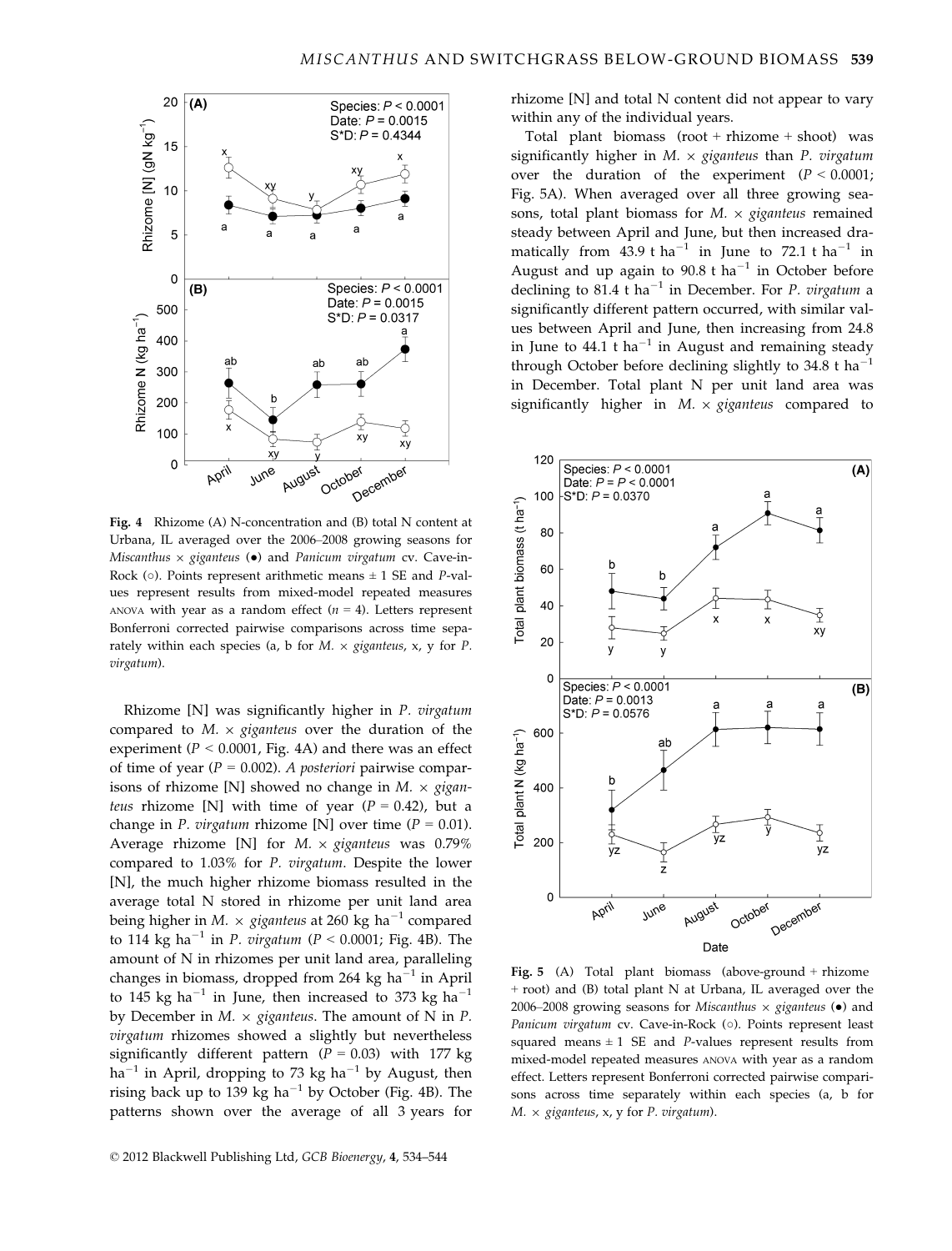P. virgatum over the duration of the experiment  $(P < 0.0001$ ; Fig. 5B). Miscanthus  $\times$  giganteus total N content increased steadily from 320 kg ha<sup>-1</sup> in April, all stored in roots and rhizomes, to 614 kg ha<sup>-1</sup> in August, and did not change significantly after that date. Panicum virgatum total plant N content was lowest in June at 165 kg ha<sup>-1</sup>; however, this was not significantly different from April, increasing to 293 kg ha<sup>-1</sup> by October.

## Solar energy conversion efficiency

Averaged over the 3 years, the ratio of annual peak biomass to the integral of solar radiation (Table 1) yielded an efficiency of 1.5%, rising to 2.0% if based on solar radiation receipt for the growing season alone in  $M. \times$  giganteus. The equivalent numbers for P. virgatum were 0.7% and 0.9%. During the 2-month period from June-August, the increase in shoot and rhizome biomass of 33.6 t ha<sup>-1</sup> for M.  $\times$  giganteus highlights the remarkable productivity potential of this plant, corresponding to an average solar energy conversion of 4.4% of full spectrum solar radiation into biomass, or in terms of dry mass, 2.4  $g$  MJ<sup>-1</sup> of full spectrum radiation.

#### Discussion

The objectives of this study were to address four questions, these are now discussed in turn.

(1) Are the initial high annual yields of M.  $\times$  giganteus relative to P. virgatum maintained into the longer term?

Heaton et al. (2008) reported above-ground end-ofseason dry biomass recorded for this site as 25.1, 31.1, and 44.1 t ha<sup>-1</sup> for 2004–2006 for M.  $\times$  giganteus. In this study, these high yields are shown to continue at 38.2 and 36.3 t ha<sup>-1</sup> for 2007–2008, with no significant difference between 2006, 2007, or 2008. These yields continue to be at the upper end of the  $10-40$  t ha<sup>-1</sup> range of European studies (Lewandowski et al., 2003b; Miguez et al., 2009), likely due to the longer, wetter, and warmer growing season than at most European sites. Yields also remained around double those of P. virgatum (Fig. 2A). Mean October P. virgatum biomass production of 20.8 t ha<sup>-1</sup> exceeded the range of 11–16 t ha<sup>-1</sup> observed for the same location in earlier years (Heaton et al., 2008). The cultivar used, cave-in-rock, is an upland-lowland intermediate which is native to Illinois and was selected for this trial due to its local adaptation (Heaton et al., 2008). Biomass productivities reported here are at the high end of the range of  $6-22$  t ha<sup>-1</sup> for varieties presented by McLaughlin & Kszos (2005), where many of the trials were of lowland varieties growing in the longer growing seasons of the southern United States. The yields are also higher than the range of  $7-13$  t ha<sup>-1</sup> reported across 20 cultivars under similar climate conditions in the Midwestern United States (Lemus et al., 2002) and are above the range of  $3-18$  t ha<sup>-1</sup> reported for the upper Midwest (Casler & Boe, 2003). Despite the high P. virgatum yields in this study,  $M. \times$  giganteus were still two to three times higher. Kiniry et al. (2011) found that yields of  $M. \times$  giganteus were substantially higher than three P. virgatum cultivars, including Cavein-Rock, in the Midwestern United States. However, in the hotter, drier climate of central Texas, USA, the P. virgatum cultivar 'Alamo' was more productive than  $M. \times$  giganteus, particularly under nonirrigated conditions. Within this study, there was no discernable decline in annual yield for either species in these later years, relative to the yields reported by Heaton et al. (2008), however, continued measurements are necessary to determine whether there will be a decline in productivity at some stage in the longer term.

(2) Does below-ground production and biomass match the high above-ground production?

The average total below-ground biomass of 27.1 t ha<sup>-1</sup> for *M*.  $\times$  giganteus between 0 and 25 cm in depth was shown to be more than double the 13.1 t ha<sup>-1</sup> of *P. virgatum* for the top 25 cm of soil, with the entirety of that difference being due to the higher rhizome biomass in  $M. \times$  giganteus as there was no significant difference in root biomass between species. Miscanthus  $\times$  giganteus below-ground biomass reported here (Figs 2B,C and 3) is higher than all previous studies of mature stands in European trials (Table 2). The higher below-ground biomass at this location parallels the higher above-ground biomass, consistently peaking over  $40$  t ha<sup>-1</sup> at this location (Fig. 2A), compared to those in the European studies. Since 2006 was the fifth year after planting, root, and rhizome production, must have averaged a minimum of 10 t ha<sup>-1</sup> yr<sup>-1</sup> simply to reach this mass. There was no significant change over the 3 years of this study suggesting that death of old roots and rhizomes must have offset production of new.

The pattern of below-ground biomass accumulation in  $M. \times$  giganteus, with low biomass in the mid-summer and increasing as senescence occurs is also similar to that reported in southern England (Beale & Long, 1995). They assumed that this pattern reflected a mobilization of resources from the rhizomes to the emerging shoot, and subsequent replenishment of the rhizome in the late summer and fall. Averaged over 2006–2008, rhizome biomass declined by 12 t ha<sup>-1</sup> between April and June, and shoot biomass increased by 17 t ha<sup>-1</sup>, suggesting that much of this early growth could be the result of remobilization from the rhizomes, but not roots; given no significant change in root biomass. Beyond June, the rhizome biomass lost in early growth is recovered and shoot biomass also increased by 22 t ha<sup>-1</sup>. The June-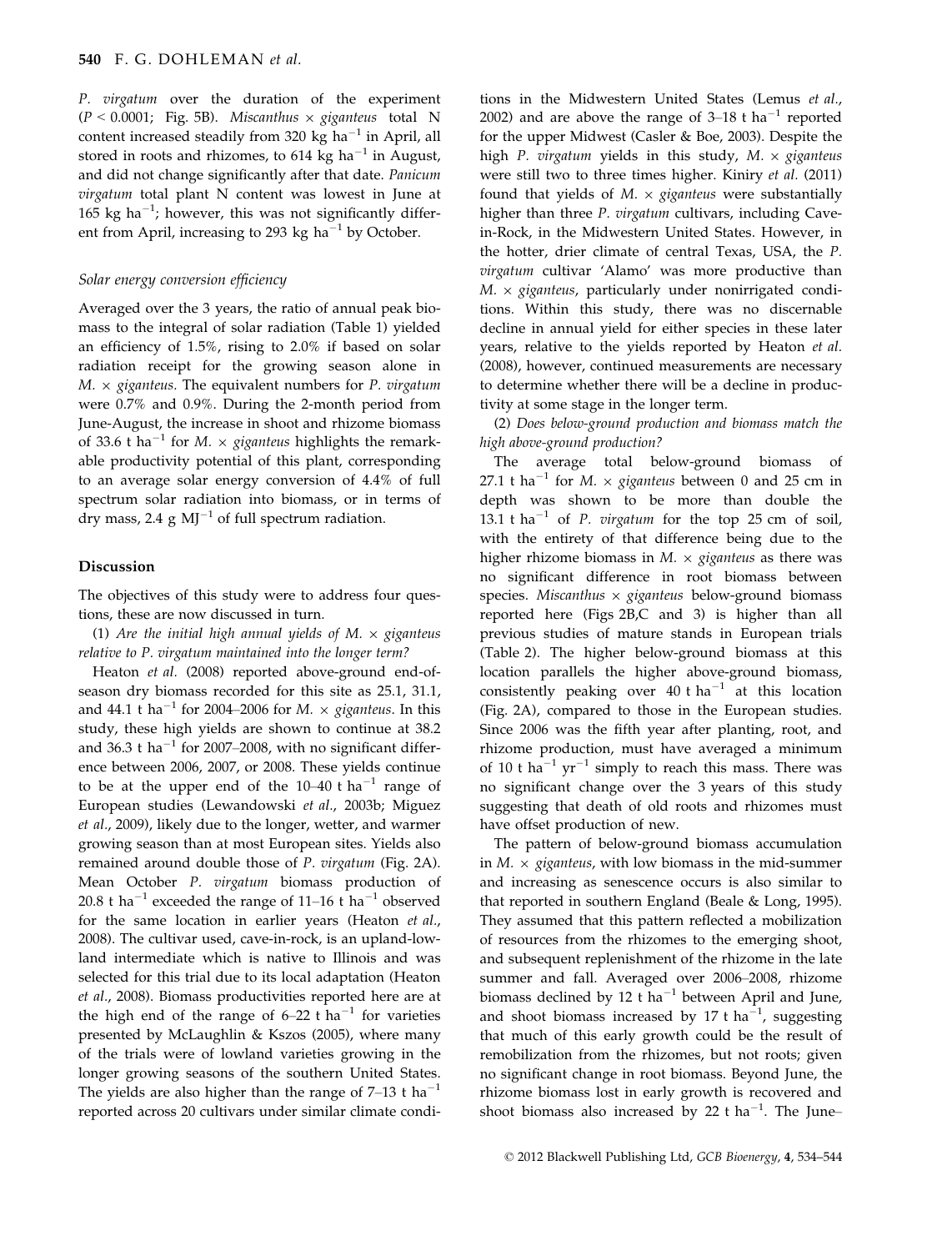| Latitude $(°N)$ | Below-ground<br>biomass (t $ha^{-1}$ ) | References                                                                                                             |
|-----------------|----------------------------------------|------------------------------------------------------------------------------------------------------------------------|
| (a)             |                                        |                                                                                                                        |
| 40              | 27.1                                   | Present study                                                                                                          |
| $41 - 45$       | $7.6^{\rm r}$                          | Monti & Zatta (2009)                                                                                                   |
| $46 - 50$       | $16.1 - 21.0$                          | Strullu et al. (2011), Amougou et al. (2010), Kahle et al. (2001)                                                      |
| $51 - 55$       | $12.0^{\rm r} - 27.0$                  | Clifton-Brown et al. (2007), Himken et al. (1997), Neukirchen et al. (1999), Kahle et al. (2001)                       |
| $56 - 60$       | $14.1 - 16.3$                          | Hansen et al. (2004)                                                                                                   |
| (b)             |                                        |                                                                                                                        |
| 40              | 13.1                                   | Present study                                                                                                          |
| $30 - 35$       | $10.9 - 17.8$                          | McLaughlin & Kszos (2005), Ma et al. (2000), Garten et al. (2011, 2010)                                                |
| $36 - 40$       | $1.57 - 11.9$                          | McLaughlin & Kszos (2005), Xu et al. (2010)                                                                            |
| $41 - 45$       | $2.5 - 17.1$ <sup>r</sup>              | Bolinder et al. (2002), Zan et al. (2001), Heggenstaller et al. (2009), Monti & Zatta (2009),<br>Collins et al. (2010) |
| $46 - 50$       | 6.7 <sup>r</sup>                       | Frank et al. (2004)                                                                                                    |

Table 2 Below-ground dry biomass reported in the peer-reviewed literature, together with latitude and citation for (a) Miscanthus  $\times$  giganteus and (b) Panicum virgatum

r Only roots were sampled.

Biomass values have varying sample depths.

August increase in rhizome biomass of  $11.8$  t ha<sup>-1</sup>, coincided with a  $21.8$  t ha<sup>-1</sup> increase in shoot mass (Fig. 2), a combined increase of 33.6 t ha<sup>-1</sup> over just 2 months.

A similar early season decline in rhizome biomass followed by a recovery in the summer was indicated for P. virgatum, however, the changes were not significant (Fig. 2B). In parallel with the above-ground biomass, mean P. virgatum below-ground biomass is near the top of the range reported previously in the literature (Table 2). The root–shoot ratios shown in Fig. 2D suggest that  $M. \times$  giganteus is more effective at using its below-ground energy stores to promote above-ground growth early in the spring, however, at peak biomass, the root : shoot ratios are not different between species suggesting that  $M. \times$  giganteus and P. virgatum both partition assimilate between above- and below-ground organs in similar proportions, overall. Furthermore, this indicates that both species could provide substantial stores of carbon within the below-ground biomass. At peak biomass, the present analysis only considers roots and rhizomes at 25 cm depth; however, root biomass to 100 cm at the beginning of each growing season was not significantly different between species suggesting that root : shoot ratios would not change when deep roots are included. The biomass between 0 and 25 cm represented 88% of the biomass in the top 100 cm of soil for  $M. \times$  giganteus and 74% in P. virgatum. No rhizomes of either species were found below 25 cm.

(3) Are nitrogen levels in the crop maintained into the longer term, without fertilization and despite significant removal with each annual harvest?

The end-of-season above-ground [N] of 0.5% reported here for  $M. \times$  giganteus is very similar to that reported in southern England (Beale & Long, 1997), and within the range of 0.19–0.67% reviewed by Lewandowski et al. (2003b) but higher than those in other studies (Lewandowski et al., 2003a; Heaton et al., 2009). The P. virgatum [N] of 0.5% is also similar to the values reported by Lemus et al. (2002) and slightly lower than the range of 0.7–1.4% reviewed by Lewandowski et al. (2003b).

If the crop was harvested in December then, based on Fig. 3, it would result in a very substantial N removal of 193 kg ha<sup>-1</sup> for *M.*  $\times$  giganteus compared to 58 kg ha<sup>-1</sup> for *P. virgatum*. This is very much less than the amount that would be removed at the peak aboveground N content of 340 kg ha<sup>-1</sup> in M.  $\times$  giganteus. This decline of 147 kg ha<sup>-1</sup> in above-ground N between October and December is matched closely by the sum of the 113 kg ha<sup>-1</sup> increase in N in rhizomes N and 17 kg [N] ha<sup>-1</sup> in leaf litter, suggesting that the majority of N lost from the above-ground biomass is directly translocated to the rhizome system at senescence. Beale & Long (1997) reported a drop of 156 kg [N]  $ha^{-1}$  in M.  $\times$  giganteus from 253 kg [N] ha<sup>-1</sup> in above-ground biomass at peak to 97 kg [N] ha<sup>-1</sup> in February, with N concentrations quite similar to those reported in this study, and lower above-ground biomass. Heaton et al. (2009), however, reported a more substantial drop in both biomass and [N] between mid-summer and endof-season at the same location, suggesting that  $M \times gi$ ganteus has an average translocation of 264 kg [N] ha<sup>-</sup> , and an average N-removal rate of only 69 kg [N]  $ha^{-1}$ over the 2004 and 2005 growing seasons in December.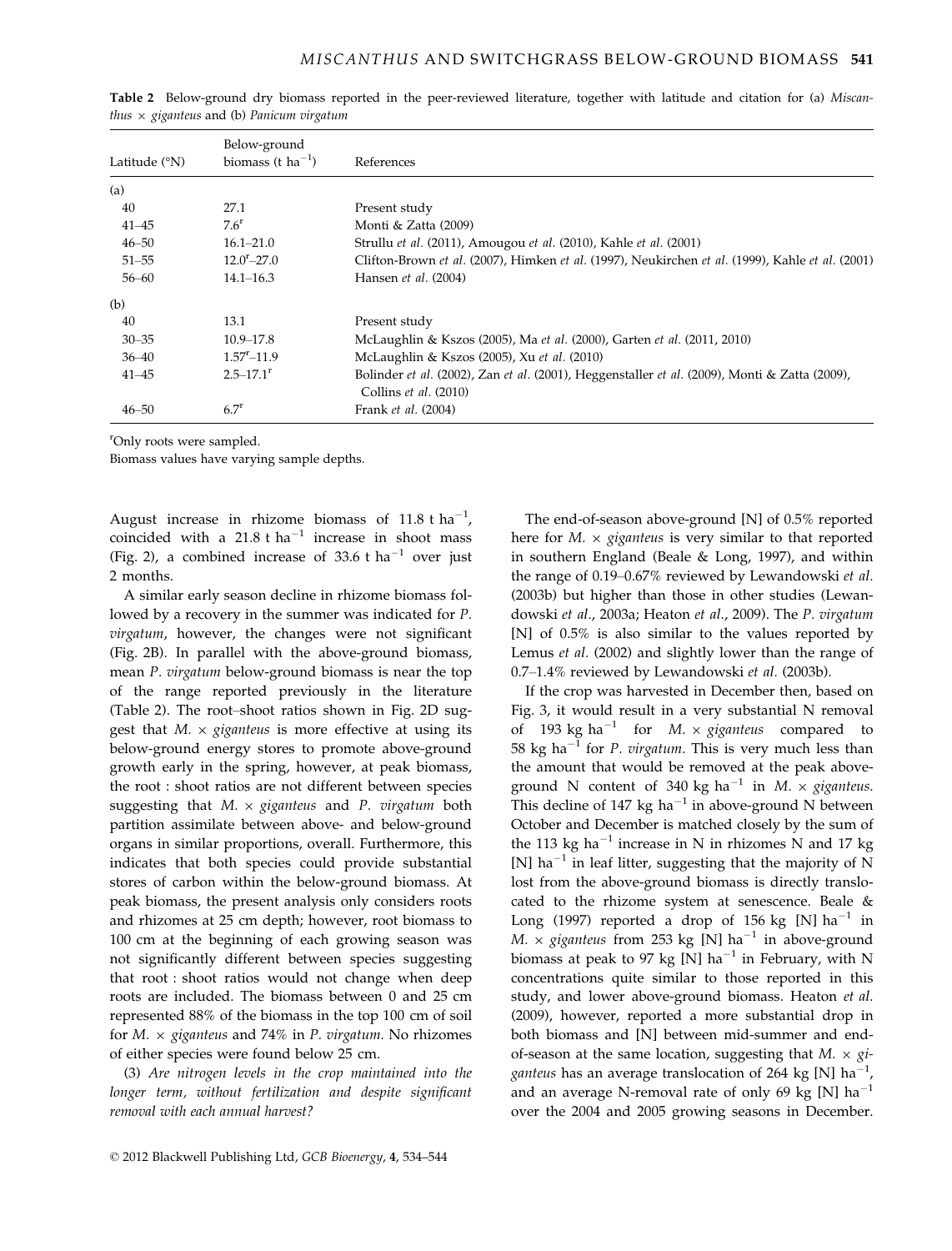The 60% biomass drop between peak biomass and December of 2004 in the Heaton et al. (2008) study is more than double the expected drop from many other studies as reviewed by Lewandowski et al. (2003b), and average end-of-season N concentrations of  $M. \times gigan$ teus biomass of 0.25% in Heaton et al. (2009) is half of that reported here and at the low end of the range as reviewed by Lewandowski et al. (2003b). The lower value of the Heaton et al. (2009) study possibly reflects the early stage of the stands examined. Here, in years 5– 7 after planting, total N in the plant is over 600 kg ha $^{-1}$ , despite the fact no fertilizer was applied. This is all the more remarkable, given that the December contents suggest that almost 200 kg [N] ha<sup>-1</sup> could be lost from these stands each winter in the harvest.

In P. virgatum, the peak N content was 168 kg [N] ha $^{-1}$ , suggesting that 110 kg [N] ha $^{-1}$  is remobilized between peak biomass and senescence, 9 kg [N]  $ha^{-1}$  of which was accounted for as litterfall. The average N removal of 58 kg [N] ha<sup>-1</sup> falls within the range of 31– 63 kg [N] ha<sup>-1</sup> reviewed by Lewandowski et al. (2003b), and is similar to the average of 48 kg [N]  $ha^{-1}$  reported in 2004 and 2005 at the same location as this study (Heaton et al., 2009).

How is it possible for these crops continue to produce high yields with this amount of nitrogen removed from the system annually? At the end of this study, these plots had gone through seven complete growing seasons with no addition of fertilizer after the establishment year (Heaton et al., 2008) and have shown no decline in above-ground biomass yield over time. Miscanthus  $\times$  giganteus productivity is not expected to respond to increasing N fertilization (Himken et al., 1997; Lewandowski et al., 2003b; Heaton et al., 2004; Christian et al., 2008). However, in the 14-year study of this crop at Rothamsted, England, the maximum amount of N removed in any annual harvest was 100 kg ha<sup>-1</sup> (Christian et al., 2008), about half the value observed here. Total atmospheric N deposition  $(NH_4 + NO_3 + inorganic N)$  as recorded ~10 km from the field plots used here is on average 22 kg [N]  $ha^{-1} yr^{-1}$  (Illinois State Water Survey, 2009), which could replace, on average, 38% of the N removed in harvesting P. virgatum at this site and 11% of the N removed in harvesting  $M. \times$  giganteus. The data presented here combined with the Heaton et al. (2009) study suggests that a total of 714 kg [N] ha<sup>-1</sup> have been removed in M.  $\times$  giganteus harvests and 270 kg [N]ha<sup>-1</sup> have been removed in *P. virgatum* harvests over the duration of the field trial. Assuming that 154 kg [N]  $ha^{-1}$  has been added via atmospheric deposition over this period, then by difference  $M. \times$  giganteus would have had to assimilate 560 kg [N] ha<sup>-1</sup> from the soil and P. virgatum 124 kg [N] ha<sup>-1</sup>. Soil N-mineralization

rates on unfertilized Zea mays near the location of this study have previously been shown to average 86 kg [N] ha<sup>-1</sup> yr<sup>-1</sup> (Gentry *et al.*, 2001). If this rate was maintained over 7 years, it would be sufficient to meet the deficit. However, since this rate is for a single year after conventional cropping it seems unlikely that it could be maintained for 7 years. Free-living nitrogen fixers have been shown previously in various Miscanthus species (Kirchhof et al., 1997, 2001; Eckert et al., 2001) and have recently been characterized and appeared to be functioning in the  $M. \times$  giganteus clone used in trials at this location (Davis et al.,2010). The data provided here suggest a missing source of N into this  $M. \times$  giganteus cropping system which might, at least partially, be explained by N-fixing associations in the  $M. \times$  giganteus rhizosphere.

(4) Determine the total net photosynthetic conversion efficiency of these crops

Based on the records of solar energy receipt and accumulation of biomass, energy conversion efficiencies may be calculated. These assume a biomass-energy content of 18 GJ  $t^{-1}$  (Beale & Long, 1995). Averaged over the 3 years, the ratio of annual peak biomass to the integral of solar radiation (Table 1) yields an efficiency of 1.5%, rising to 2.0% if based on solar radiation receipt for the growing season alone in  $M. \times$  giganteus. The equivalent numbers for P. virgatum are 0.7% and 0.9%. Between April and June, increase in shoot biomass of  $M \times gigan$ teus is offset by a similar decrease in rhizome biomass, suggesting that during this initial phase the shoots are growing primarily as a result of exports from the rhizomes. However, between June and August both rhizome and shoot mass increase greatly. When these are summed, it shows an efficiency of conversion of incident solar radiation into biomass of 4.4% or 8.8% in terms of photosynthetically active radiation (PAR), assuming 50% of incoming radiation is PAR. This is almost three-quarters of the theoretical maximum conversion efficiency of C4 photosynthesis (Zhu et al., 2010). This not only shows the exceptional capacity of  $M. \times$  giganteus as a bioenergy crop, but also shows the need to understand how this plant achieves these high efficiencies so that these traits might be selected for and transferred to other crops (Wang et al., 2008; Dohleman & Long, 2009).

# Conclusion

In total, this study shows that the high initial annual yields of these first replicated trials of  $M. \times$  giganteus in the United States are sustained beyond 5 years, providing over 35 t ha<sup>-1</sup> in each of years 5-7. Analysis of below-ground biomass dynamics suggests that while shoot production is at the expense of rhizome mass in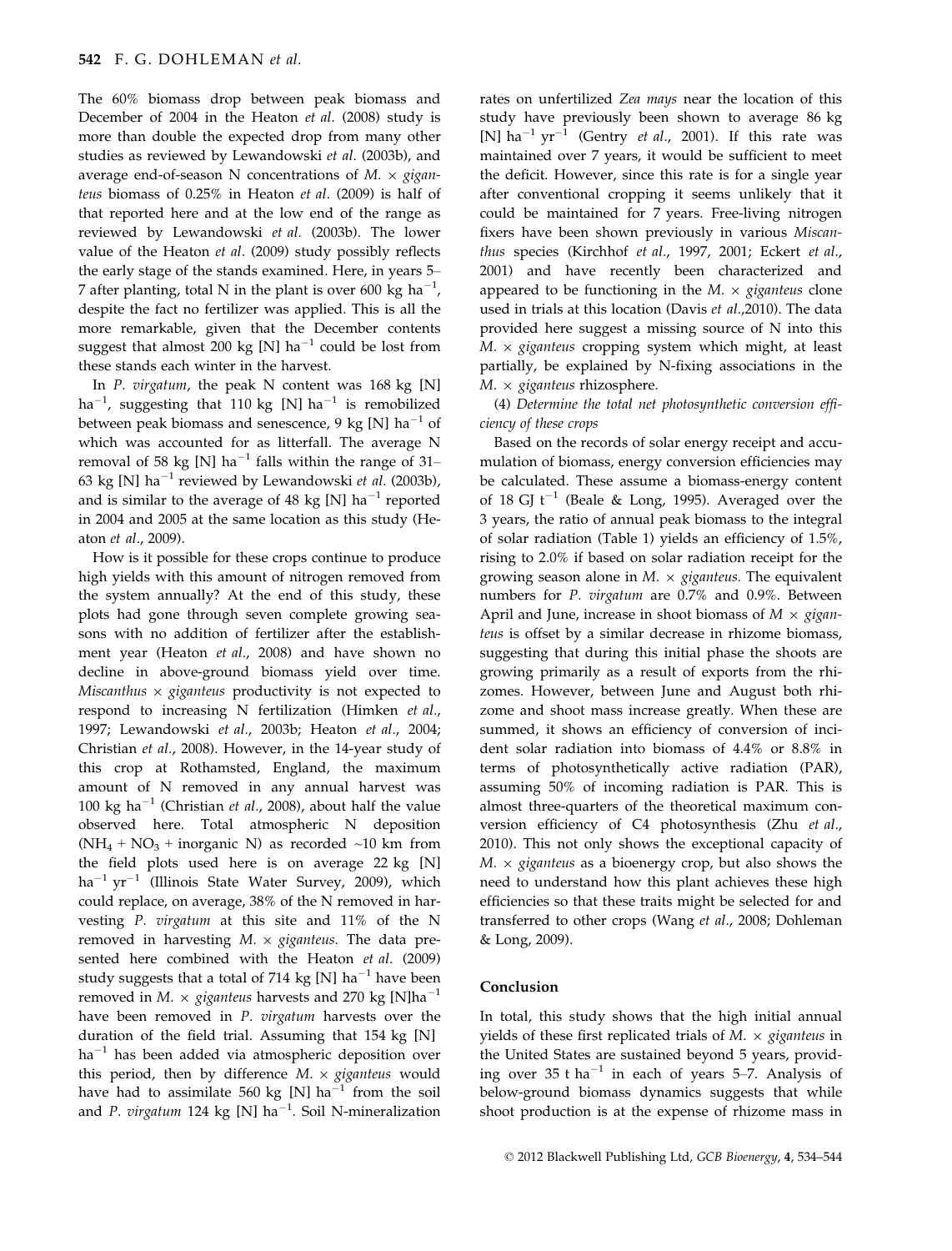the spring, this is recovered by late summer. Between June and August, the crop converts the available solar radiation into biomass energy at an efficiency of 4.4%, one of the highest reported for terrestrial plants and three-quarters of the theoretical conversion efficiency for C4 photosynthesis. The Midwestern US climate appears to be near optimal for  $M. \times$  giganteus productivity, and lower productivities have been shown at higher latitudes and under water-limited conditions. This study also provides the first side-by-side comparison of below-ground biomass dynamics in mature stands of  $M. \times$  giganteus and P. virgatum and shows  $M. \times$  giganteus stores more than double the amount of carbon in its below-ground organs compared to P. virgatum when averaged over three growing seasons, indicating that  $M \times$  giganteus could provide a large sink for  $CO<sub>2</sub>$  if planted at large scale. Once M.  $\times$  giganteus and P. virgatum stands reach maturity, there does not appear to be a trend toward increasing below-ground biomass in either species. Remarkably, even after the removal of 714 kg [N] ha<sup>-1</sup> over the lifetime of these M.  $\times$  giganteus stands, there is no decline in above-ground productivity despite the fact no fertilizer has been added since the establishment year.

#### Acknowledgements

The Illinois Council on Food and Agriculture Research (C-FAR) and Dudley Smith Initiative funded this research. We also thank the Illinois Agriculture Experiment Station and University of Illinois for providing land and facilities for these trials. We thank Emily Thomas, Joey Crawford, Allison Luzader, Melissa Kocek, Rhea Kressman, Jeremy Pillow, Tom Straight, Caroline Thrun, Kevin Hollis, and Joe Castro for their assistance with the extraction, and processing of the samples reported here.

#### References

- Amougou N, Bertrand I, Machet J-M, Recous S (2010) Quality and decomposition in soil of rhizome, root and senescent leaf from Miscanthus  $\times$  giganteus, as affected by harvest date and N fertilization. Plant and Soil, 338, 83–97.
- Beale CV, Long SP (1995) Can perennial C4 grasses attain high efficiencies of radiant energy conversion in cool climates? Plant, Cell and Environment, 18, 641–650.
- Beale CV, Long SP (1997) Seasonal dynamics of nutrient accumulation and partitioning inthe perennial C4-grasses Miscanthus  $\times$  giganteus and Spartina cynosuroides. Biomass and Bioenergy, 12, 419–428.
- Beuch S (1995) Verluste und Rückstände an Biomasse beim Anbau von Miscanthus  $\times$  giganteus (Greef et. Deu.). Mitteilungen der Gesellschaft fur Pflanzenbauwissenschaft, 8, 311–314.
- Bolinder MA, Angers DA, Belanger G, Michaud R, Laverdiere MR (2002) Root biomass and shoot to root ratios of perennial forage crops in eastern Canada. Canadian Journal of Plant Science, 82, 731-737.
- Casler MD, Boe AR (2003) Cultivar  $\times$  environment interactions in switchgrass. Crop Science, 43, 2226–2233.
- Christian DG, Riche AB, Yates NE (2008) Growth, yield and mineral content of Miscanthus  $\times$  giganteus grown as a biofuel for 14 successive harvests. Industrial Crops and Products, 28, 320–327.
- Clifton-Brown JC, Breuer J, Jones MB (2007) Carbon mitigation by the energy crop, Miscanthus. Global Change Biology, 13, 2296–2307.
- Collins HP, Smith JL, Fransen S, Alva AK, Kruger CE, Granatstein DM (2010) Carbon sequestration under irrigated switchgrass (L.) production. Soil Science Society of America Journal, 74, 2049.
- Davis SC, Parton WJ, Dohleman FG, Smith CM, Del Grosso S, Kent AD, Delucia EH (2010) Comparative biogeochemical cycles of bioenergy crops reveal nitrogen-fixation and low greenhouse gas emissions in a Miscanthus  $\times$  giganteus agro-ecosystem. Ecosystems, 13, 144–156.
- Dohleman FG, Long SP (2009) More productive than maize in the Midwest. How does Miscanthus do it? Plant Physiology, 150, 2104–2115.
- Dohleman FG, Heaton EA, Leakey ADB, Long SP (2009) Does greater leaf-level photosynthesis contribute to greater solar energy conversion efficiency in Miscanthus when compared to switchgrass? Plant, Cell and Environment, 32, 1525-1537.
- Eckert B, Weber OB, Kirchhof G, Halbritter A, Stoffels M, Hartmann A (2001) Azospirillum doebereinerae sp. nov., a nitrogen-fixing bacterium associated with the C(4)-grass Miscanthus. International Journal of Systematics and Evolutionary Microbiology, 51, 17–26.
- Frank AB, Berdahl JD, Hanson JD, Liebig MA, Johnson HA (2004) Biomass and carbon partitioning in switchgrass. Crop Science, 44, 1391–1396.
- Garten CT Jr, Smith JL, Tyler DD et al. (2010) Intra-annual changes in biomass, carbon, and nitrogen dynamics at 4-year old switchgrass field trials in west Tennessee, USA. Agriculture, Ecosystems & Environment, 136, 177–184.
- Garten CT Ir, Brice DJ, Castro HF et al. (2011) Response of "Alamo" switchgrass tissue chemistry and biomass to nitrogen fertilization in West Tennessee, USA. Agriculture, Ecosystems & Environment, 140, 289–297.
- Gentry LE, Below FE, David MB, Bergerou JA (2001) Source of the soybean N credit in maize production. Plant and Soil, 236, 175–184.
- Hansen EM, Christensen BT, Jensen LS, Kristensen K (2004) Carbon sequestration in soil beneath long-term Miscanthus plantations as determined by 13C abundance. Biomass and Bioenergy, 26, 97–105.
- Heaton E, Voigt T, Long SP (2004) A quantitative review comparing the yields of two candidate C4 perennial biomass crops in relation to nitrogen, temperature and water. Biomass and Bioenergy, 27, 21–30.
- Heaton EA, Dohleman FG, Long SP (2008) Meeting US biofuel goals with less land: the potential of Miscanthus. Global Change Biology, 14, 2000–2014.
- Heaton EA, Dohleman FG, Long SP (2009) Seasonal nitrogen dynamics of Miscanthus  $\times$  giganteus and Panicum virgatum. Global Change Biology-Bioenergy, 1, 297–307.
- Heggenstaller AH, Moore KJ, Liebman M, Anex RP (2009) Nitrogen influences biomass and nutrient partitioning by perennial, warm-season grasses. Agronomy Journal, 101, 1363.
- Himken M, Lammel J, Neukirchen D, Czypionka KU, Olfs HW (1997) Cultivation of Miscanthus under west European conditions: seasonal changes in dry matter production, nutrient uptake and remobilization. Plant and Soil, 189, 117–126.
- Hoffert MI, Caldeira K, Benford G et al. (2002) Advanced technology paths to global climate stability: energy for a greenhouse planet. Science, 298, 981–987.
- Illinois State Water Survey (2009) National Atmospheric Deposition Program, 2009. Available at: http://nadp.isws.illinois.edu/nadpdata/annualReq.asp?site=IL11 (accessed 20 December 2011). [Data represents mean from 1979–2009.]
- Kahle P, Beuch S, Boelcke B, Leinweber P, Schulten H (2001) Cropping of Miscanthus in Central Europe: biomass production and influence on nutrients and soil organic matter. European Journal of Agronomy, 15, 171–184.
- Keselman HJ, Algina J, Kowalchuk RK, Wolfinger RD (1998) A comparison of two approachesfor selecting covariance structures in the analysis of repeated measures. Communications in Statistics-Simulation and Computation, 27, 591–604.
- Kiniry JR, Johnson M-VV, Bruckerhoff SB, Kaiser JU, Cordsiemon RL, Harmel RD (2011) Clash of the titans: comparing productivity via radiation use efficiency for two grass giants of the biofuel field. BioEnergy Research, doi: 10.1007/s12155-011- 9116-8.
- Kirchhof G, Reis VM, Baldani JI, Eckert B, Doebereiner J, Hartmann A (1997) Occurrence, physiological and molecular analysis of endophytic diazotrophic bacteria in gramineous energy plants. Plant and Soil, 194, 45–55.
- Kirchhof G, Eckert B, Stoffels M, Baldani JI, Reis VM, Hartmann A (2001) Herbaspirillum frisingense sp. nov., a new nitrogen-fixing bacterial species that occurs in C4-fibre plants. International Journal of Systematic and Evolutionary Microbiology, 51, 157–168.
- Lemus R, Brummer EC, Moore KJ, Molstad NE, Burras CL, Barker MF (2002) Biomass yield and quality of 20 switchgrass populations in southern Iowa, USA. Biomass & Bioenergy, 23, 433–442.
- Lewandowski I, Clifton-Brown JC, Andersson B et al. (2003a) Environment and harvest time affects the combustion qualities of Miscanthus genotypes. Agronomy Journal, 95, 1274–1280.